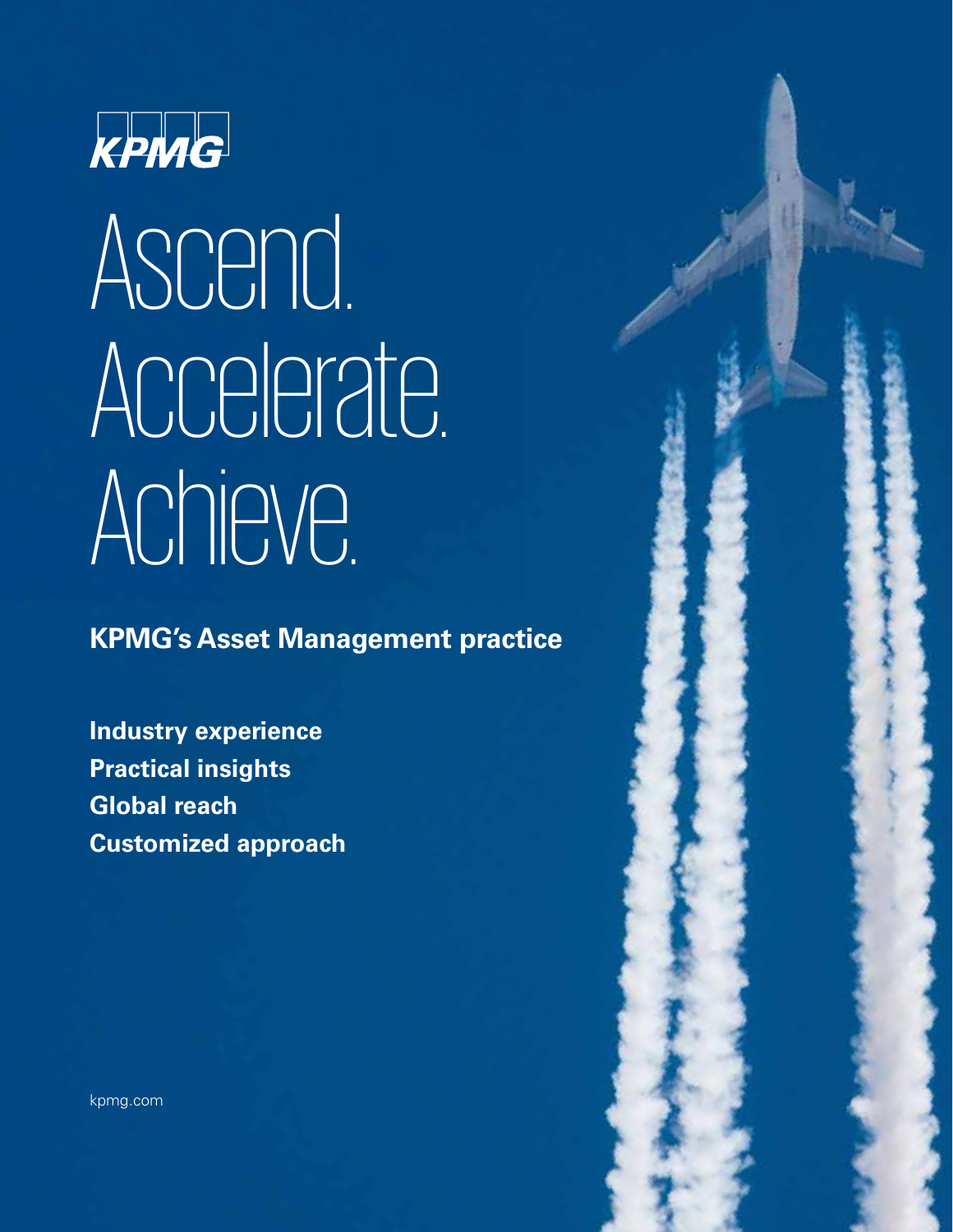# KPMG



**3,000** asset management entities in the U.S.<sup>1</sup>

Serves more than

 $\begin{array}{ccc} & \circ & \circ & \circ & \circ \end{array}$  $\bullet$ 

Serves **59**% of the top 50 **U.S. alternative asset managers.** <sup>2</sup>

Serves **80**% of the top 50 **U.S. money managers.** <sup>3</sup>

#### Serves more than



of the **Fortune 1000** financial services companies in the United States.4

All market share calculated by KPMG Analytics using the stated source data.

- 1 KPMG data, January 2016
- 2 Towers Watson Global Alternatives Survey Top 500 Asset Managers, July 2015
- <sup>3</sup> P&I/Towers Watson Top 500 Money Managers, July 2015
- 4 FORTUNE 1000®, June 2015
- **How do increasingly tougher regulatory and transparency requirements impact my business?**
- **What's the best way to capitalize on U.S. economic growth that's driving transaction volume and capital flows?**
- **How can we expand our product offerings and the number of countries in which we operate?**
- **How should we adapt our distribution models to remain competitive?**
- **Will updating our technology platforms make us more competitive, and at what cost?**

These are just some of the questions that asset management firms are asking.

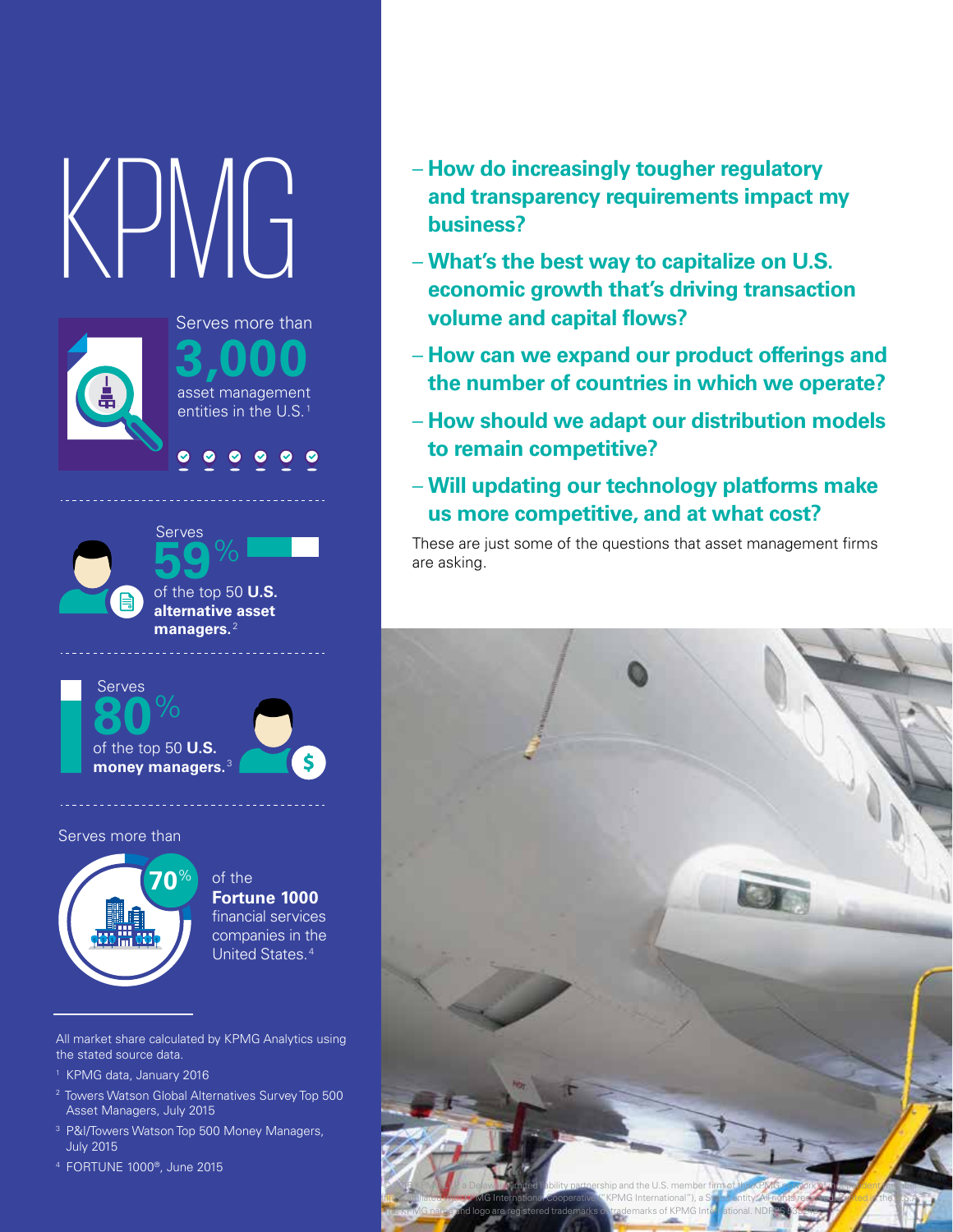#### **KPMG can help.**

KPMG LLP (KPMG) provides audit, tax, and advisory services to a broad range of industry players—from startups to FORTUNE 50 diversified financial service firms. We offer tax and advisory services designed to enhance financial and operational structures, and we help our clients proactively take advantage of change rather than merely react to it.

Our experienced professionals understand the dynamic nature of the marketplace—domestically and in the investment centers around the world—and its enormous growth potential. And we understand the issues that asset management firms face on local, national, and global levels.

Thanks to our extensive geographic footprint—established through our global network of member firms—we have access to first-hand, real-time information on matters that impact you, no matter where you are located or where you operate.

Additionally, our professionals have a broad range of experience across the asset management industry. Their vision, technical capabilities, industry training, technology resources, and practical experience enable us to:

- Anticipate new challenges and opportunities in light of economic, market, regulatory, and technological developments
- Provide options that allow you to respond to opportunities with speed and agility
- Design customized approaches to help your firm operate more effectively and efficiently
- Share leading practices gleaned from working across a variety of relevant industries.

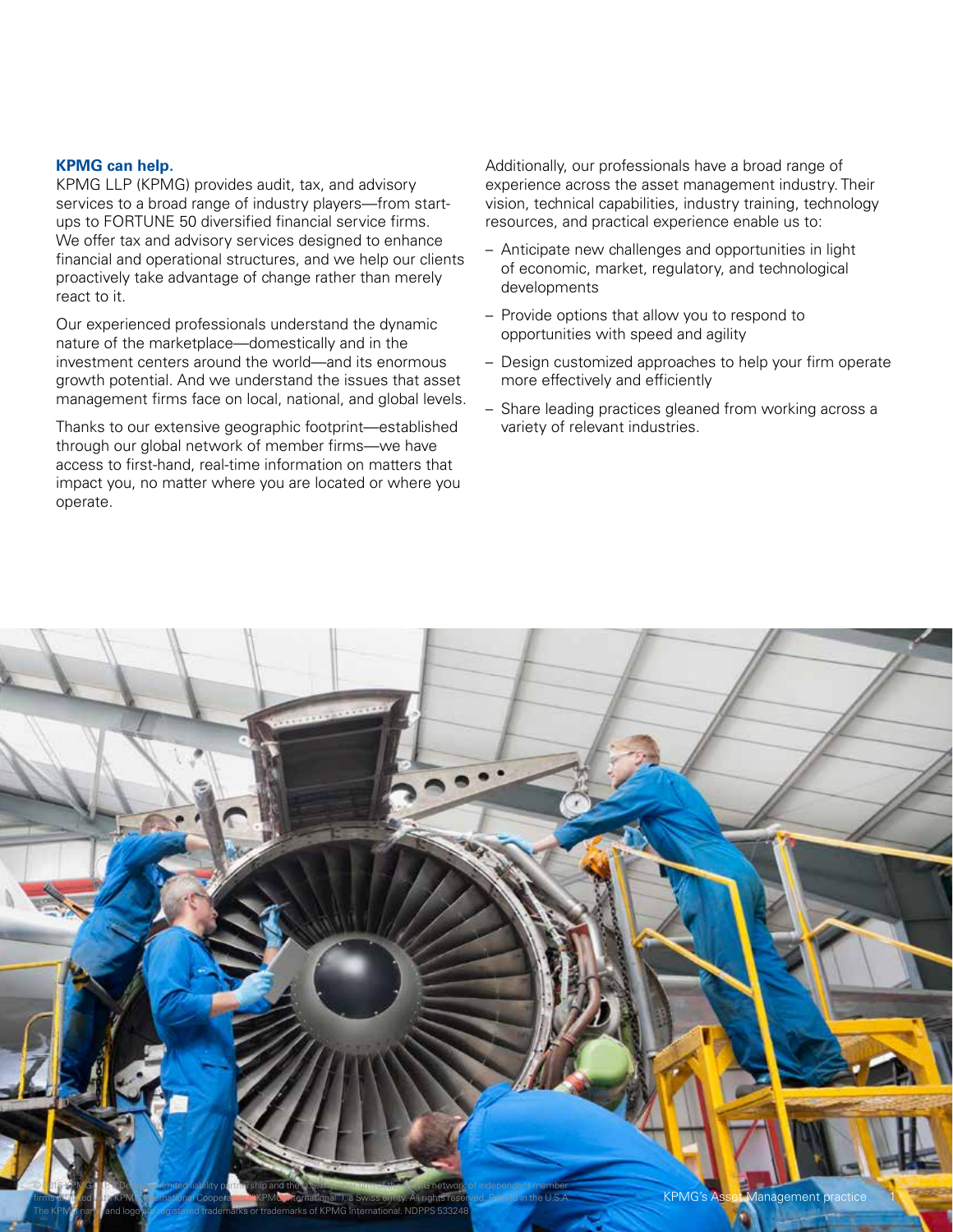**But what really differentiates KPMG** is the hands-on approach our teams deliver, with our experienced talent remaining involved throughout the engagement. We focus on understanding your business, the way you operate, and where you want to go in the future.

This philosophy enables us to offer customized guidance derived from the extensive collective experience of our team. We then work with you to implement our recommendations, helping to deliver tangible results to your firm.

We supplement our hands-on approach with industry-leading technology and innovation capabilities; for example, our Web-based KPMG LINK PartnerTrack tool allows you to operate and leverage your resources—people, vendors, legacy platforms, and equipment more efficiently.

Our business model—and the way our professionals execute it—is consistent with our goal of becoming the firm you engage to handle your tax, audit, and advisory needs with honesty, integrity, and professionalism.

Below is an overview of the types of clients we serve:

| <b>Asset management</b>                                                                                                                                                                                 |                                                                                                                                                                                                                             |                                                                                                                                                                                                                        |
|---------------------------------------------------------------------------------------------------------------------------------------------------------------------------------------------------------|-----------------------------------------------------------------------------------------------------------------------------------------------------------------------------------------------------------------------------|------------------------------------------------------------------------------------------------------------------------------------------------------------------------------------------------------------------------|
| <b>Alternative Investments</b>                                                                                                                                                                          | <b>Public Investment</b><br><b>Management</b>                                                                                                                                                                               | <b>Building, Construction</b><br><b>Real Estate</b>                                                                                                                                                                    |
| - Hedge Funds<br>- Real Estate Funds<br>- Private Equity Funds<br>- Fund of Funds<br>- Venture Capital Funds<br>- Infrastructure Funds<br>- Credit/Debt Funds<br>- Commodity Pools<br>- Hybrid Products | - Mutual Funds<br>- Business Development<br>Companies<br>- Investment Advisers<br>- Exchange-Traded Funds<br>- Common and Collective<br><b>Funds</b><br>- Unit Investment Trusts<br>- Variable Insurance<br><b>Products</b> | - Public real estate<br>investment trusts<br>(REITs) and real estat<br>operating companies<br>(REOCs)<br>- Private real estate<br>owners<br>- Engineering and<br>Construction<br>- Travel, Leisure, and<br>Hospitality |
|                                                                                                                                                                                                         | - Retail or Liquid                                                                                                                                                                                                          |                                                                                                                                                                                                                        |

On the following pages, we'll take a deeper look at KPMG's Asset Management practice and how we can provide you with customized insights and options to suit your business.

**Alternatives** 



 $-$  Hedg  $-$  Real – Priva – Fund – Ventu  $-$  Infrast  $-$  Cred – Com  $-$  Hybr

**Building, Construction & Real Estate**

 $\overline{\text{i}}$ c real estate stment trusts (Fait) and real estate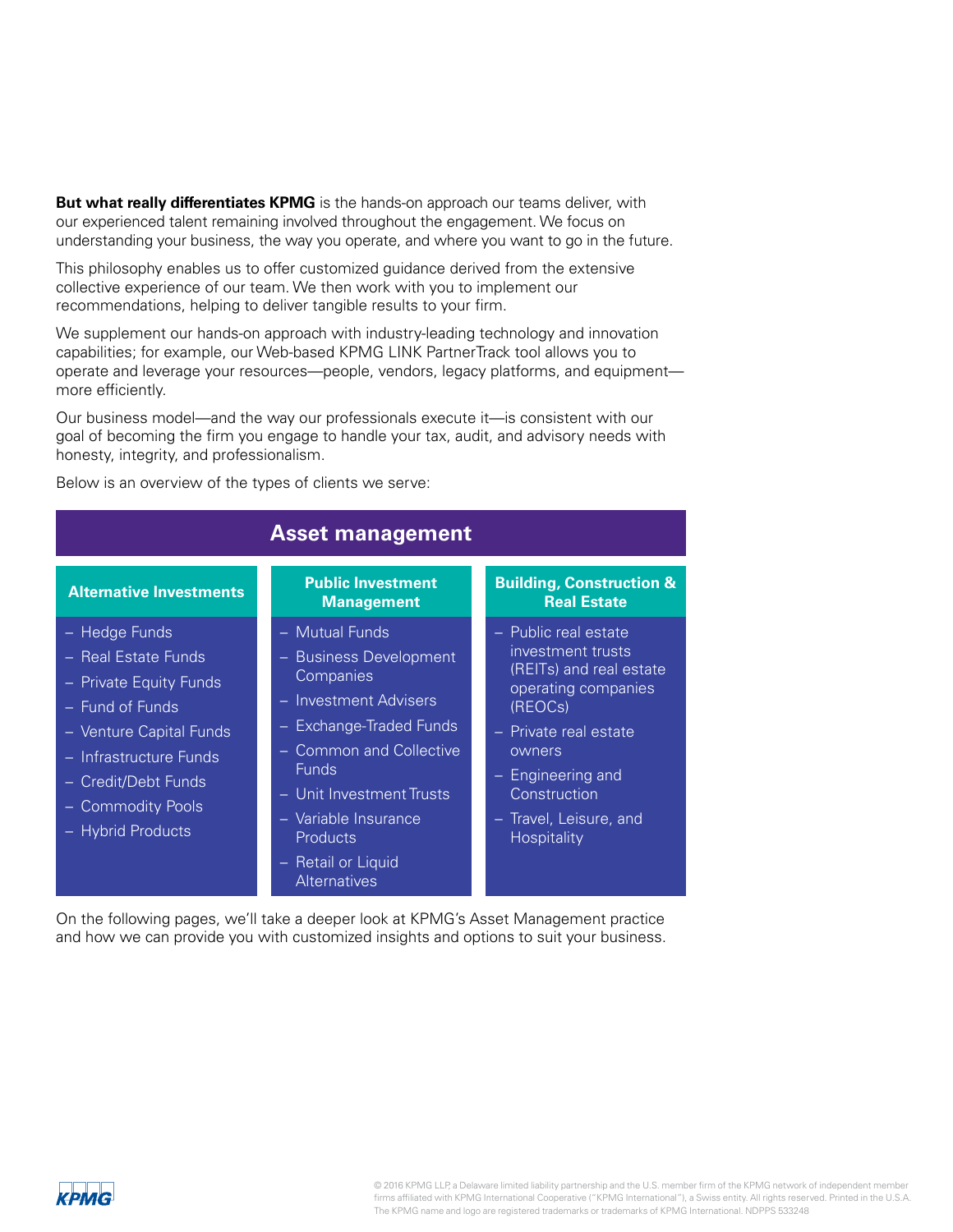

**The alternative investments space continues to grow—and grow more complex.** Fund managers find themselves confronted with increased risk management and regulatory pressures, inefficient technology and operational processes, enhanced global competition and cross-border transactions, and more diversified—and more demanding—clients and critical stakeholders.

The pressure to deliver in this challenging environment means that **it's more important than ever to work with the right business advisor** who:

- Understands the dynamic nature of the marketplace and its enormous growth potential
- Possesses the experienced professionals, industry insight, and global footprint to anticipate new challenges
- Boasts the technology and resources that enable fund managers to thrive.

KPMG is a market-leading professional services provider, serving funds of every size and at every stage of the growth life cycle. Our focus is on providing fund managers with the clarity and confidence to succeed.

#### **No matter where you are in your life cycle**

Whether you're starting, building, or expanding your fund or firm, we can help you in:

- Formation and capital accumulation
- Acquisition of investments
- Reporting on performance and plan delivery
- Restructuring, refinancing, and divesting
- Realization and exit



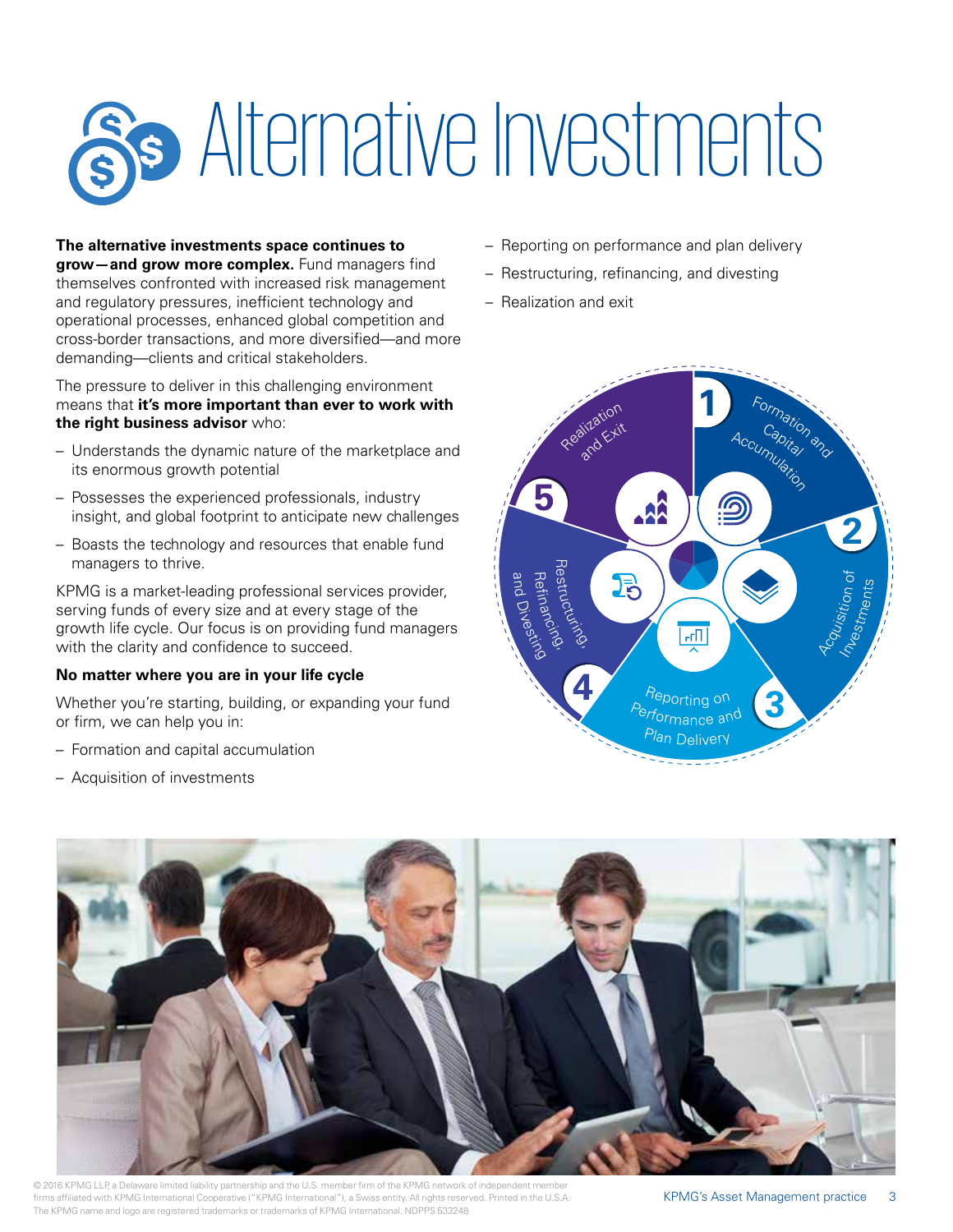

KPMG's advanced tax technology resources, tools, and processes enable our professionals to streamline the compliance and reporting process and deliver client tax reporting more effectively. Our industry leading Web-based tool, KPMG LINK PartnerTrack, can help:



**maintaining data** Provide an efficient and transparent way of gathering, organizing, analyzing, and

 $\frac{1}{2} \left( \frac{1}{2} \right) \left( \frac{1}{2} \right) \left( \frac{1}{2} \right) \left( \frac{1}{2} \right) \left( \frac{1}{2} \right) \left( \frac{1}{2} \right) \left( \frac{1}{2} \right) \left( \frac{1}{2} \right) \left( \frac{1}{2} \right) \left( \frac{1}{2} \right) \left( \frac{1}{2} \right) \left( \frac{1}{2} \right) \left( \frac{1}{2} \right) \left( \frac{1}{2} \right) \left( \frac{1}{2} \right) \left( \frac{1}{2} \right) \left( \frac$ 



Improve accuracy and consistency across business lines



Reduce the amount of time spent on preparing tax forms and investor reporting



**KPMG** 

Allow for the creation of customized reports based on client requirements

## **Hedge funds**

## KPMG: Audits and provides **26**% G.

**32**% nonaudit services to of the top 50 hedge funds<sup>5</sup>



## **Private equity**

KPMG provides professional services to



of the top 30 U.S.-based PE firms<sup>8</sup>

### **Real estate fund managers**

#### **Of the top 100 U.S. real estate fund managers** <sup>9</sup>

KPMG provides the following services:



<sup>5</sup> "Barron's Best" Hedge Funds, May 2015

- <sup>6</sup> Global Alternatives Survey, Towers Watson, July 2015
- <sup>7</sup> Global Alternatives Survey, Towers Watson, July 2015
- 8 Private Equity International, PEI 300, May 2015
- <sup>9</sup> Preqin database, 2015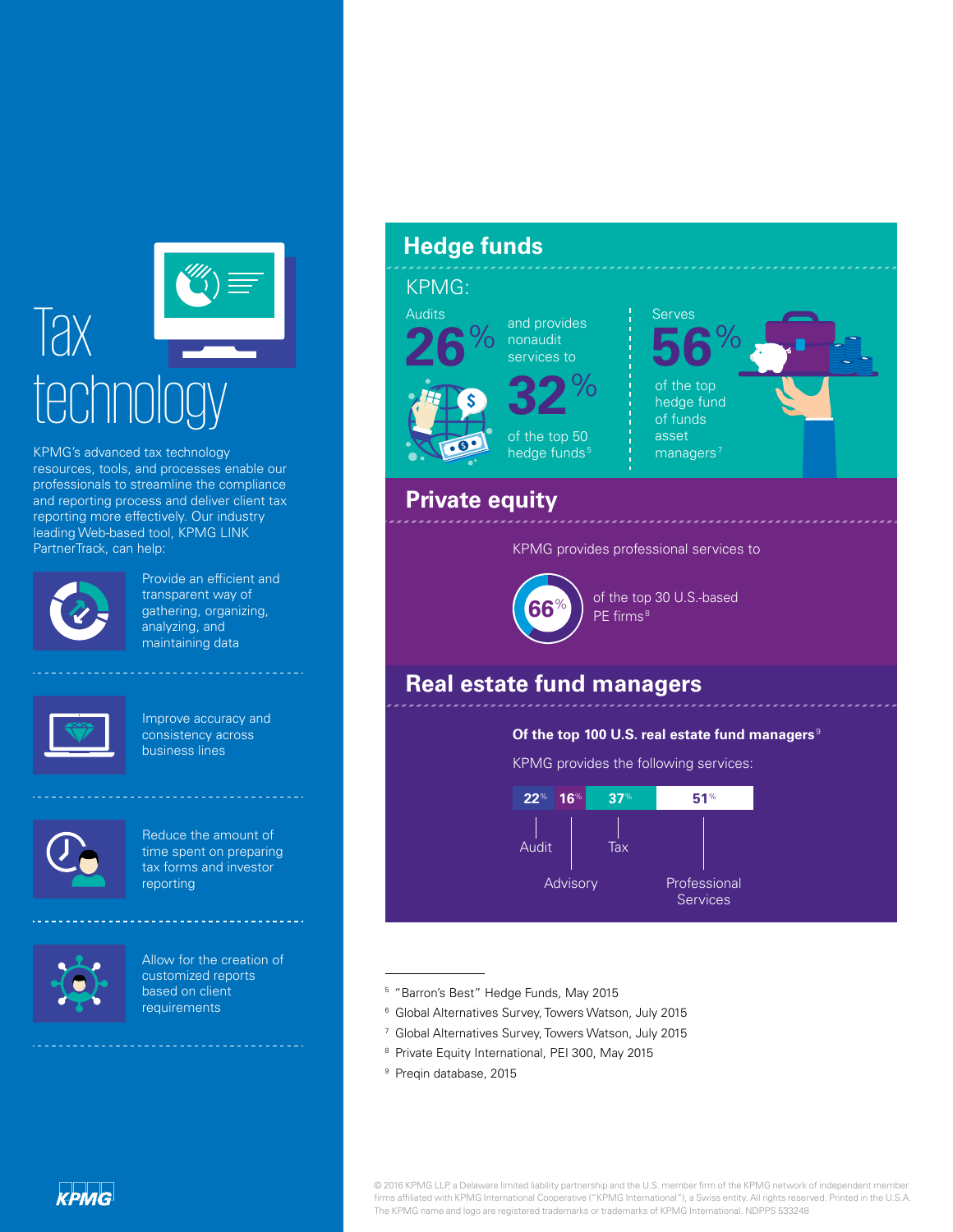# **B** Public Investment Management

The dynamic nature of the public investment space demands that you have access to specific, real-time insights into the issues that affect your organization, your business model, and your clients. You need to be able to deliver the right products at the right time to an increasingly diverse group of investors, both individual and institutional.

You're facing an environment of enormous opportunities as well as significant challenges. We can work with you at every stage of the process, from launching your fund or firm to overseeing the building of a sustainable approach to meeting the needs of a public company.

#### We provide professional services to:



of the top 20 U.S. public money managers.<sup>10</sup>



#### **Funds and products served**

- Open- and closed-end mutual funds
- Interval funds
- Exchange traded funds (ETFs)
- Retail alternative products, advisers, and distributors
- Master-limited partnership (MP) funds
- Commodity products
- Unit investment trusts (UITs)
- Common and collective trust funds
- Commingled funds

**AUM \$1.9**

\$200

million **trillion** 

– Variable insurance products

Our clients' fund portfolios range in number from **one to more than 500 fund/ investment choices.**



Their assets under management (AUM) span from **\$200 million to \$1.9 trillion.**<sup>11</sup>

### **KPMG serves:**



U.S. mutual funds<sup>13</sup>

## **Investment advisers**

KPMG provides the following services to the top 50 investment advisers:<sup>1</sup>



#### **Business Development Companies (BDCs)**

KPMG is a market leader in providing audit and tax services to funds with net assets of \$500 million or more.

KPMG helps BDCs address questions concerning:

- Mezzanine and secured lending to middle-market and small companies
- Private equity
- Registered and private funds
- SEC regulations and enforcement oversight
- Regulated Investment Company (RIC) taxation

- <sup>11</sup> Form ADV data via Audit Analytics, July 2015
- <sup>12</sup> KPMG Analytics, Morningstar, June 2015
- <sup>13</sup> Form ADV data via Audit Analytics, July 2015
- <sup>14</sup> Form ADV data via Audit Analytics, February 2016

<sup>&</sup>lt;sup>10</sup> Pensions & Investments/Towers Watson Top Money Managers, November 2014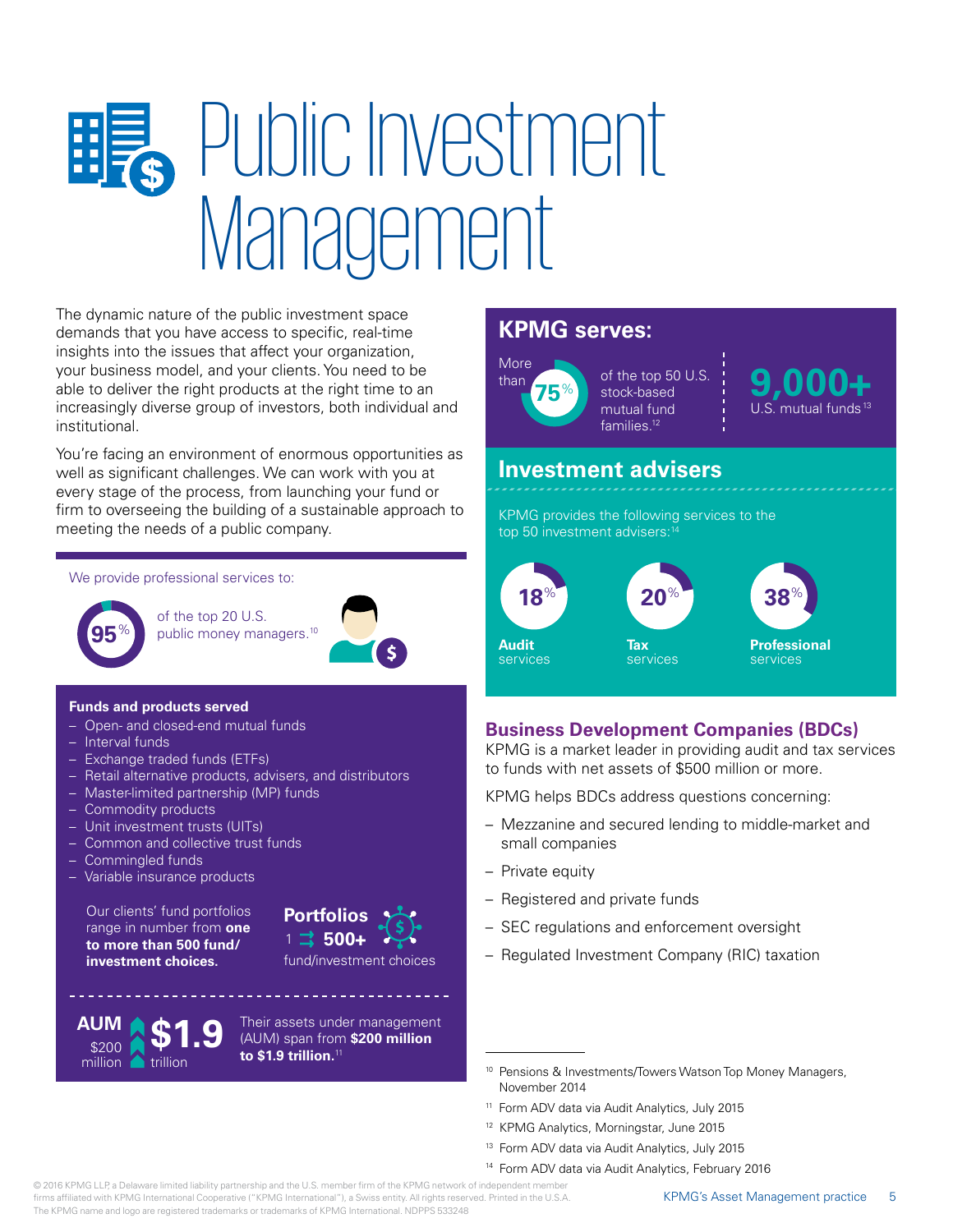# Building, Construction & MT  $R$

This is a time of rapid change, and businesses like yours are facing a host of challenging issues. Among them may be liquidity and financing risks, sourcing and deployment of capital, risk management, regulatory reform, and infrastructure development. In addition, you may be facing organizational concerns caused by consolidation, growth, and systems evolution.

That's where KPMG comes in.

Our Building, Construction & Real Estate practice encompasses more than 1,300 experienced professionals in the United States and more than 9,000 in 110+ practices worldwide across KPMG International's network of member firms. We combine the responsiveness of a small firm with the resources and strategic perspective of a large global network.

#### **Entities we serve**

In the United States, KPMG's clients range from global and national firms to mid-market and regional firms, including:

- Real estate investment trusts (REITs)
- Real estate operating companies (REOCs)
- Real estate service companies
- Real estate developers
- Engineering and construction companies
- Travel, leisure, and hospitality companies, including:
	- » Hotels and resorts
	- » Casinos
	- » Cruise ships
	- » Online travel agencies
	- » Golf course management companies
	- » Theme parks

**REITs**

**Of NAREIT's U.S. publicly traded REIT members, KPMG:**<sup>15</sup>



#### **Of NAREIT's U.S. public nontraded REIT members, KPMG:**<sup>16</sup>





**Of Engineering News-Record's top 30 U.S. engineering and construction firms, KPMG:**<sup>17</sup>



- <sup>15</sup> 2015 NAREIT Member Listing, April
- <sup>16</sup> 2015 NAREIT Member Listing, April
- <sup>17</sup> Engineering News-Record's Top Lists, August 2015

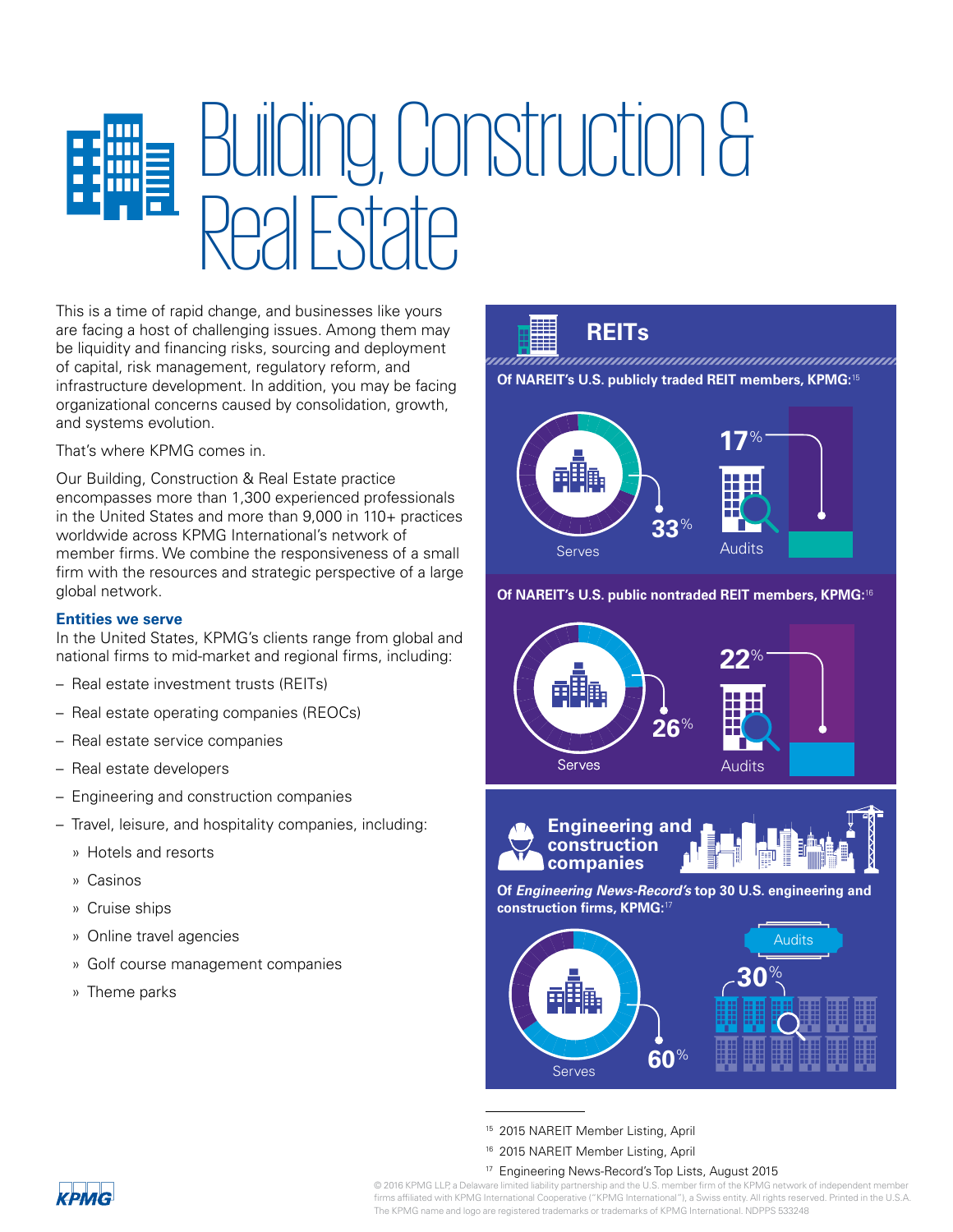#### **Our people – Located wherever you are**

Our U.S. asset management services are delivered through 3,200-plus professionals, including 350 partners, part of a global network of member firms whose financial services presence of more than 35,000 partners and professionals spans 115 jurisdictions covering the world's most prominent financial centers.

#### **Four reasons why asset management companies choose KPMG**

- 1. **Deep experience in asset management:** Regardless of where your firm is in its evolution—from launch to globalization to exit our professionals have the experience to help you deal with the issues and challenges that impact you today, as well as prepare you for what lies ahead.
- 2. **Depth and breadth of services:** We serve a broad range of industry players—from start-ups to FORTUNE 50 diversified financial services firms—with varying structures, including private partnerships, offshore vehicles, and registered funds.
- 3. **Global strength and capabilities:** Professionals located in all of the world's commercial hubs, working through our global network of member firms, serve our clients wherever they do business.
- 4. **Outstanding team leadership by senior professionals:** Our engagement teams, led by experienced partners and professionals, work with you to deliver the most practical, customized, and appropriate insight and guidance.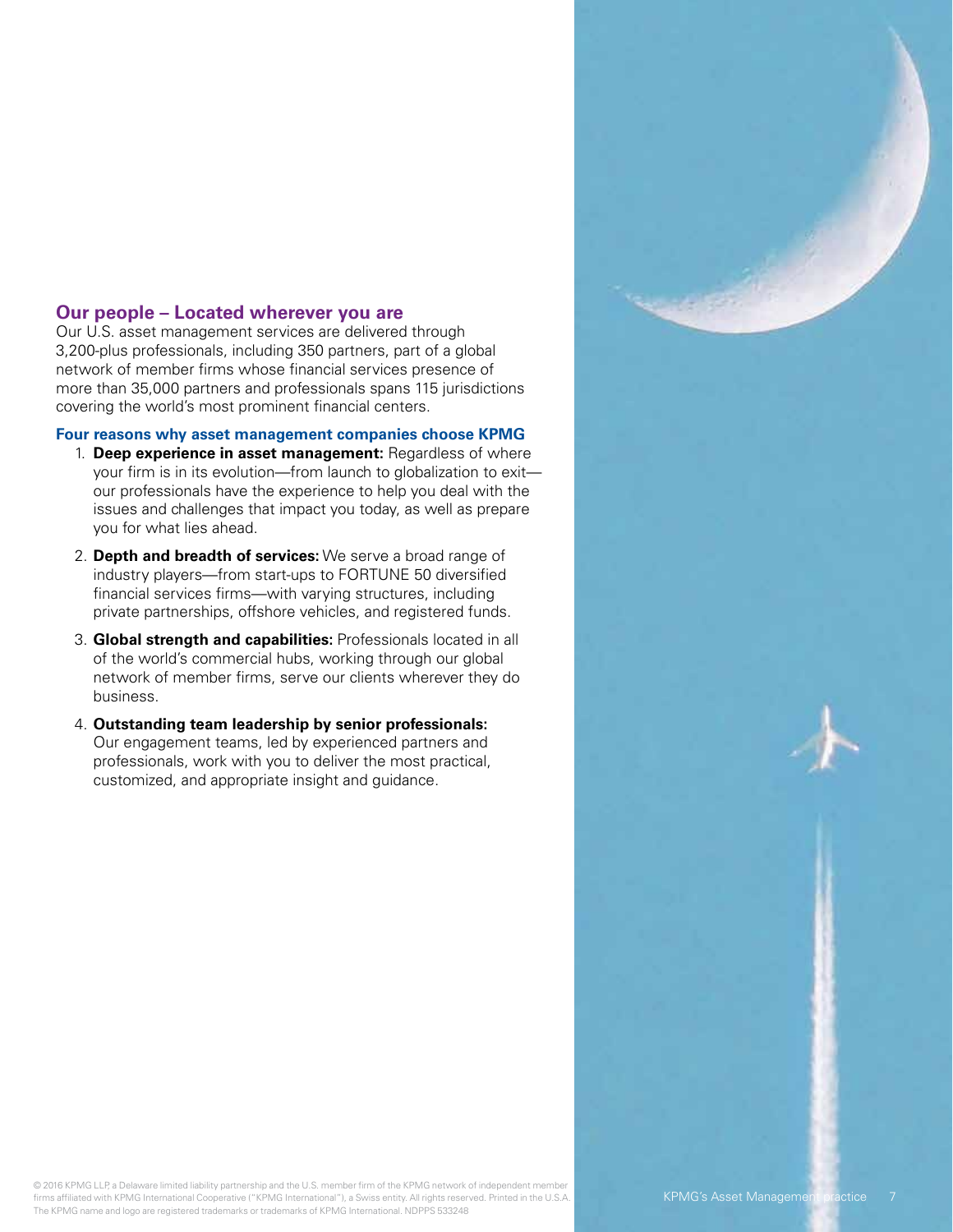We focus on understanding your business, the way you operate, and where you want to go in the future.



© 2016 KPMG LLP, a Delaware limited liability partnership and the U.S. member firm of the KPMG network of independent member The KPMG name and logo are registered trademarks or trademarks of KPMG International. NDPPS 533248